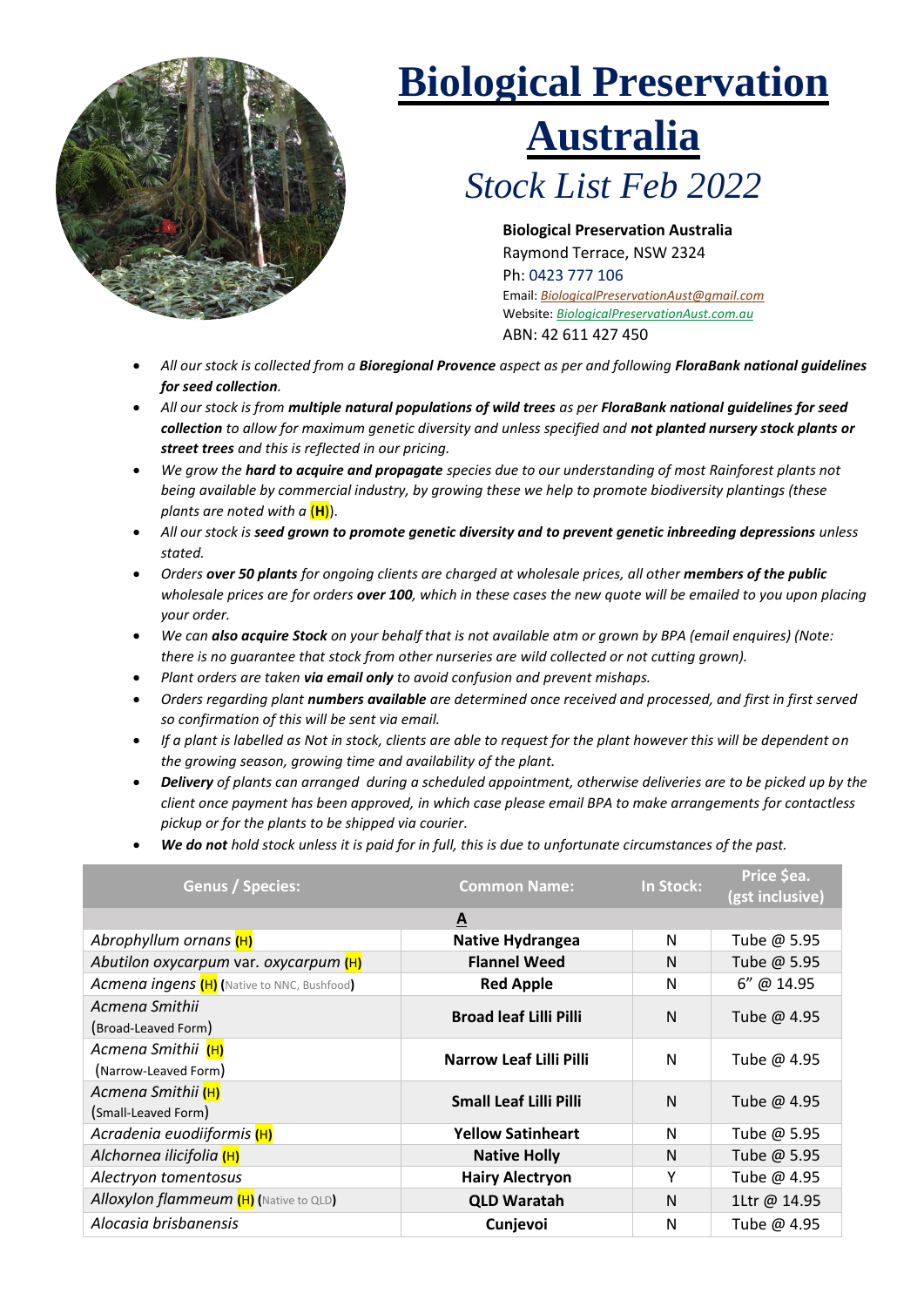| Alphitonia excelsa                                | <b>Red Ash</b>                               | Υ            | Tube @ 4.95                |  |
|---------------------------------------------------|----------------------------------------------|--------------|----------------------------|--|
| Alpinia caerulea                                  | <b>Native Ginger</b>                         | Y            | Tube @ 4.95                |  |
| Archirhodomyrtus beckleri (H)                     | <b>Rose Myrtle</b>                           | $\mathsf{N}$ | Tube @ 5.95                |  |
| Archontophoenix cunninghamiana                    | <b>Bangalow Palm</b>                         | Υ            | Tube @ 4.95                |  |
| Argyrodendron actinophyllum (H)                   | <b>Black Booyong</b>                         | $\mathsf{N}$ | Tube @ 5.95                |  |
| Atalaya salicifolia                               | <b>Broad-leaved Whitewood</b>                | $\mathsf{N}$ | Tube @ 5.95                |  |
|                                                   | B                                            |              |                            |  |
| Backhousia myrtifolia                             | <b>Grey Myrtle</b>                           | Υ            | Tube @ 4.95                |  |
| Baloghia inophylla (H)                            | <b>Brush Bloodwood</b>                       | Υ            | Tube @ 5.95                |  |
| <b>Brachychiton acerifolius</b>                   | <b>Flame Tree</b>                            | N            | Tube @ 4.95                |  |
| Brachychiton populneus subsp. populneus           | <b>Kurrajong</b>                             | $\mathsf{N}$ | Tube @ 4.95                |  |
| Breynia oblongifolia                              | <b>Coffee Bush</b>                           | N            | Tube @ 4.95                |  |
| Bursaria spinosa subsp. spinosa                   | <b>Broad-leaved Blackthorn</b>               | N            | Tube @ 4.95                |  |
|                                                   | $\underline{\mathsf{C}}$                     |              |                            |  |
| Caldcluvia paniculosa (H)                         | <b>Soft Corkwood</b>                         | N            | Tube @ 5.95                |  |
| syn. Ackama paniculata)                           |                                              |              |                            |  |
| Callicoma serrata                                 | <b>Callicoma</b>                             | N            | Tube @ 4.95                |  |
| Casuarina cunninghamiana subsp.                   | <b>River Oak</b>                             | N            | Tube @ 4.95                |  |
| cunninghamiana                                    |                                              |              |                            |  |
| Ceratopetalum apetalum                            | Coachwood                                    | N            | Tube @ 4.95                |  |
| Cinnamomum oliveri (H)                            | <b>Oliver's Sassafras</b>                    | Y            | Tube @ 5.95                |  |
| Cissus hypoglauca                                 | <b>Five-leaved Water Vine</b>                | N            | Tube @ 4.95                |  |
| Clematicissus opaca                               | <b>Small-leaved Water Vine</b>               | N            | Tube @ 4.95                |  |
| Claoxylon australe<br>Clerodendrum tomentosum     | <b>Brittlewood</b>                           | N            | Tube @ 4.95                |  |
|                                                   | <b>Hairy Lolly Bush</b>                      | $\mathsf{N}$ | Tube @ 4.95                |  |
| Cordyline stricta                                 | <b>Narrow-leaved Palm Lily</b>               | Y<br>N       | Tube @ 4.95                |  |
| Crinum pedunculatum<br>Croton verreauxii (H)      | <b>Swamp Lily</b><br><b>Green Cascarilla</b> | N            | Tube @ 4.95<br>Tube @ 5.95 |  |
| Cryptocarya erythroxylon (H)                      | <b>Pigeonberry Ash</b>                       | $\mathsf{N}$ | Tube @ 4.95                |  |
| Cryptocarya foveolata (H)                         | <b>Mountain Walnut</b>                       | $\mathsf{N}$ | 6" @ 15.95                 |  |
| Cryptocarya glaucescens                           | <b>Jackwood</b>                              | $\mathsf{N}$ | Tube @ 4.95                |  |
| Cryptocarya meisneriana (H)                       | <b>Thick-leaved Laurel</b>                   | N            | Tube @ 5.95                |  |
| Cryptocarya microneura                            | <b>Brown Jack</b>                            | Υ            | Tube @ 4.95                |  |
| Cryptocarya rigida                                | <b>Forest Oak</b>                            | Υ            | Tube @ 4.95                |  |
| Cupaniopsis anacardioides                         |                                              |              |                            |  |
| (Strictly a coastal species 2.5km from coastline) | <b>Tuckeroo</b>                              | Y            | Tube @ 4.95                |  |
|                                                   | D                                            |              |                            |  |
| Daphnandra apetala (H)                            | <b>Common Socketwood</b>                     | ${\sf N}$    | Tube @ 5.95                |  |
| Davidsonia jerseyana (Not wild collected)         | <b>NSW Davidsons Plum</b>                    | N            | Tube @ 4.95                |  |
| Native to NNC<br>Decaspermum humile (H)           | <b>Silky Myrtle</b>                          | ${\sf N}$    | Tube @ 5.95                |  |
| Dendrocnide excelsa (H)                           | <b>Giant Stinging Tree</b>                   | Υ            | Tube @ 5.95                |  |
| Dendrocnide photinophylla (H)                     | <b>Shiny-leaved Stinging Tree</b>            | ${\sf N}$    | Tube @ 5.95                |  |
| Denhamia silvestris                               |                                              |              |                            |  |
| (syn. Maytenus silvestris)                        | <b>Narrow-leaved Orangebark</b>              | $\mathsf{N}$ | Tube @ 4.95                |  |
| Diospyros australis                               | <b>Black Plum</b>                            | ${\sf N}$    | Tube @ 4.95                |  |
| Diploglottis australis (H)                        | <b>Native Tamarind</b>                       | N            | 6" @ 14.95                 |  |
| Doryanthes excelsa                                | <b>Gymea Lily</b>                            | N            | Tube @ 4.95                |  |
| Doryphora sassafras (H)                           | <b>Sassafras</b>                             | N            | Tube @ 4.95                |  |
| Dysoxylum fraserianum                             | Rosewood                                     | N            | Tube @ 4.95                |  |
| Dysoxylum rufum <mark>(H)</mark>                  | <b>Hairy Rosewood</b>                        | Υ            | Tube @ 5.95                |  |
| E                                                 |                                              |              |                            |  |
| Ehretia acuminata var. acuminata                  | Koda                                         | N            | Tube @ 4.95                |  |
| Elaeocarpus kirtonii (H)                          | <b>Silver Quandong</b>                       | ${\sf N}$    | 10" @ 35                   |  |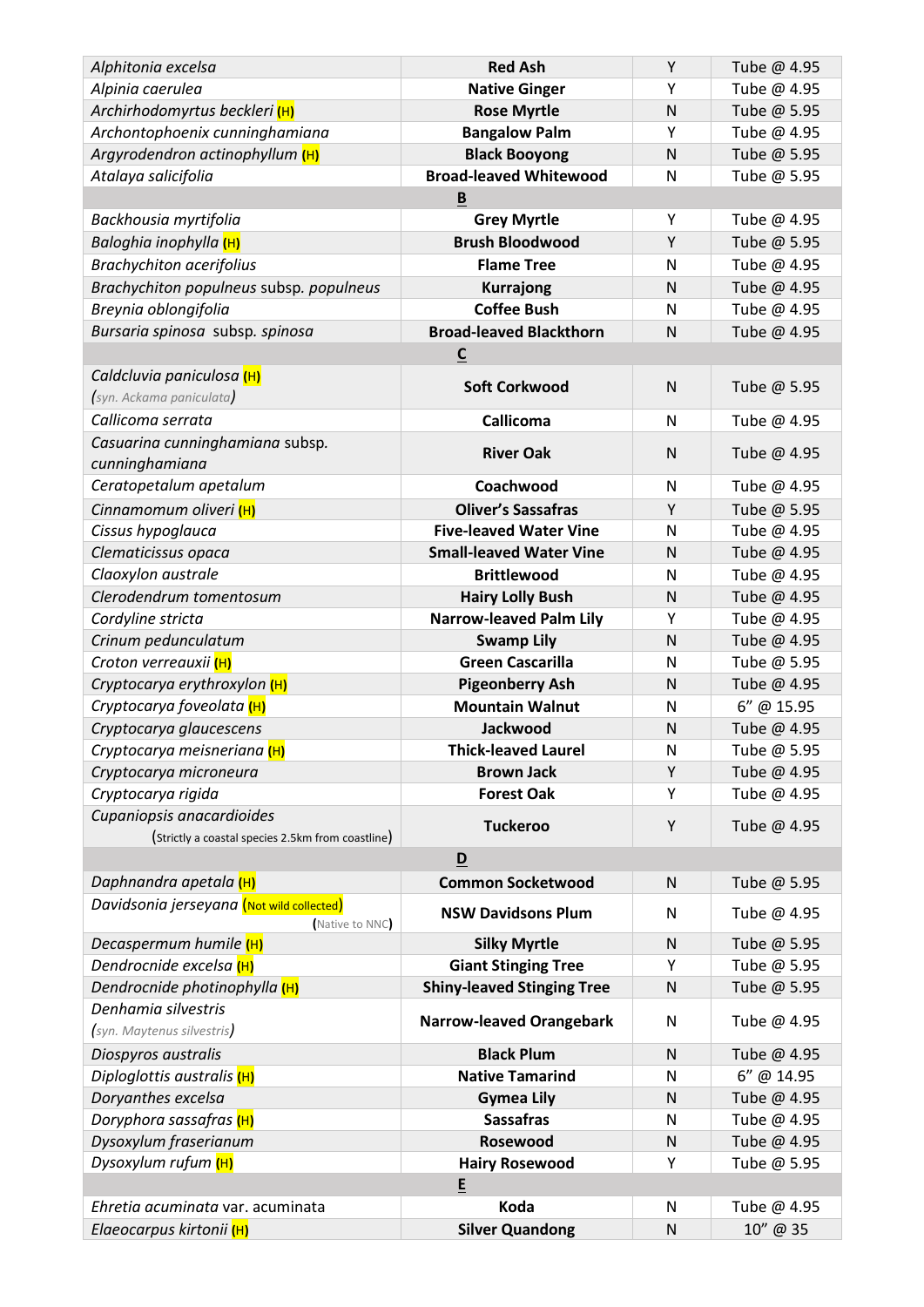| Elaeocarpus obovatus (H)                     | <b>Hard Quandong</b>                       | N              | Tube @ 8.95                |  |  |
|----------------------------------------------|--------------------------------------------|----------------|----------------------------|--|--|
| Elaeocarpus reticulatus (H)                  | <b>Blueberry Ash</b>                       | N              | Tube @ 5.95                |  |  |
| Elaeodendron australe var. australe          | <b>Broad-leaved Red Olive Berry</b>        | ${\sf N}$      | Tube @ 4.95                |  |  |
| Elattostachys nervosa (H)                    | <b>Green Tamarind</b>                      | N              | Tube @ 5.95                |  |  |
| Emmenosperma alphitonioides (H)              | <b>Yellow Ash</b>                          | $\mathsf{N}$   | 6" @ 14.95                 |  |  |
| Endiandra discolor (H)                       | <b>Rose Walnut</b>                         | Υ              | Tube @ 5.95                |  |  |
| Endiandra sieberi (H)                        | <b>Hard Corkwood</b>                       | Y              | Tube @ 5.95                |  |  |
| Eupomatia laurina                            | <b>Bolwarra</b>                            | $\mathsf{N}$   | Tube @ 4.95                |  |  |
|                                              | F                                          |                |                            |  |  |
| Ficus coronata                               | <b>Creek Sandpaper Fig</b>                 | N              | Tube @ 4.95                |  |  |
| Ficus fraseri <mark>(H)</mark>               | <b>Sandpaper Fig</b>                       | N              | Tube @ 5.95                |  |  |
| Ficus macrophylla var. macrophylla           | <b>Morton Bay Fig</b>                      | N              | Tube @ 4.95                |  |  |
| Ficus obliqua <mark>(H)</mark>               | <b>Small-leaf Fig</b>                      | ${\sf N}$      | Tube @ 5.95                |  |  |
| Ficus rubiginosa var. rubiginosa             | <b>Rusty Fig</b>                           | $\mathsf{N}$   | Tube @ 4.95                |  |  |
| Ficus superba var. henneana                  | <b>Deciduous Fig</b>                       | N              | Tube @ 4.95                |  |  |
| Ficus watkinsiana (H)                        | <b>Watkins Fig</b>                         | $\mathsf{N}$   | Tube @ 5.95                |  |  |
| Flindersia australis (H)                     | <b>Teak</b>                                | YN             | Tube @ 5.95                |  |  |
|                                              | G                                          |                |                            |  |  |
| Geijera salicifolia var. salicifolia (H)     | <b>Narrow-leaved Brush Wilga</b>           | N              | Tube @ 5.95                |  |  |
| Glochidion ferdinandi var. ferdinandi        | <b>Cheese Tree</b>                         | Υ              | Tube @ 4.95                |  |  |
| Gmelina leichhardtii (H)                     | <b>White Beech</b>                         | N              | Tube @ 5.95                |  |  |
| Guioa semiglauca                             | Guioa                                      | $\mathsf{N}$   | Tube @ 4.95                |  |  |
|                                              | H                                          |                |                            |  |  |
| Hedycarya angustifolia (H)                   | <b>Native Mulberry</b>                     | ${\sf N}$      | Tube @ 5.95                |  |  |
| Hibiscus heterophyllus                       | <b>Native Hibiscus</b>                     | Υ              | Tube @ 4.95                |  |  |
| Hibiscus splendens (H)                       | <b>Native Pink Hibiscus</b>                | Υ              | Tube @ 5.95                |  |  |
| Homalanthus populifolius                     | <b>Bleeding Heart</b>                      | Υ              | Tube @ 4.95                |  |  |
| Hymenosporum flavum                          | <b>Native Frangipani</b>                   | Υ              | Tube @ 4.95                |  |  |
|                                              | $\overline{\mathsf{r}}$                    |                |                            |  |  |
| Litsea reticulata (H)<br>Livistona australis | <b>Bolly Gum</b><br><b>Native Fan Palm</b> | Υ<br>${\sf N}$ | Tube @ 8.95<br>Tube @ 4.95 |  |  |
| Lomandra hystrix                             | <b>River Mat-rush</b>                      | N              | Tube @ 4.95                |  |  |
| Lomandra longifolia                          |                                            |                | Tube @ 4.95                |  |  |
| Lomandra spicata                             | Mat-rush<br><b>Rainforest Mat-Rush</b>     | N<br>${\sf N}$ | Tube @ 4.95                |  |  |
| Lomatia arborescens (H)                      | <b>Mountain Lomatia</b>                    | ${\sf N}$      | Tube @ 5.95                |  |  |
|                                              | M                                          |                |                            |  |  |
| Mallotus philippensis (H)                    | <b>Red Kamala</b>                          | Υ              | Tube @ 5.95                |  |  |
| Melia azedarach                              | <b>White Cedar</b>                         | ${\sf N}$      | Tube @ 4.95                |  |  |
| Myrsine howittiana (H)                       | <b>Brush Muttonwood</b>                    | ${\sf N}$      | Tube @ 5.95                |  |  |
| Myrsine variabilis                           | <b>Variable Muttonwood</b>                 | Υ              | Tube @ 4.95                |  |  |
| N                                            |                                            |                |                            |  |  |
| Neolitsea australiensis (H)                  | <b>Green Bolly Gum</b>                     | N              | Tube @ 5.95                |  |  |
| Neolitsea dealbata                           | <b>White Bolly Gum</b>                     | Υ              | Tube @ 4.95                |  |  |
| $\boldsymbol{\mathsf{P}}$                    |                                            |                |                            |  |  |
| Pararchidendron pruinosum var. pruinosum     | Snowwood                                   | Υ              | Tube @ 4.95                |  |  |
| Pennantia cunninghamii (H)                   | <b>Brown Beech</b>                         | ${\sf N}$      | Tube @ 5.95                |  |  |
| Piper hederaceum var. hederaceum             | <b>Native Pepper Vine</b>                  | N              | 1Ltr @ 18                  |  |  |
| Pisonia umbellifera (H)                      |                                            |                |                            |  |  |
| (Strictly a coastal species)                 | <b>Birdlime Tree</b>                       | Υ              | Tube @ 5.95                |  |  |
| Pittosporum revolutum                        | <b>Hairy Pittosporum</b>                   | ${\sf N}$      | Tube @ 4.95                |  |  |
| Planchonella australis                       | <b>Black Apple</b>                         | Υ              | Tube @ 4.95                |  |  |
| Podocarpus elatus                            | <b>Plum Pine</b>                           | Υ              | Tube @ 4.95                |  |  |
| Pollia crispata (H) (cutting grown from 3    | <b>Pollia</b>                              |                |                            |  |  |
| discussant populations)                      |                                            | N              | Tube @ 5.95                |  |  |